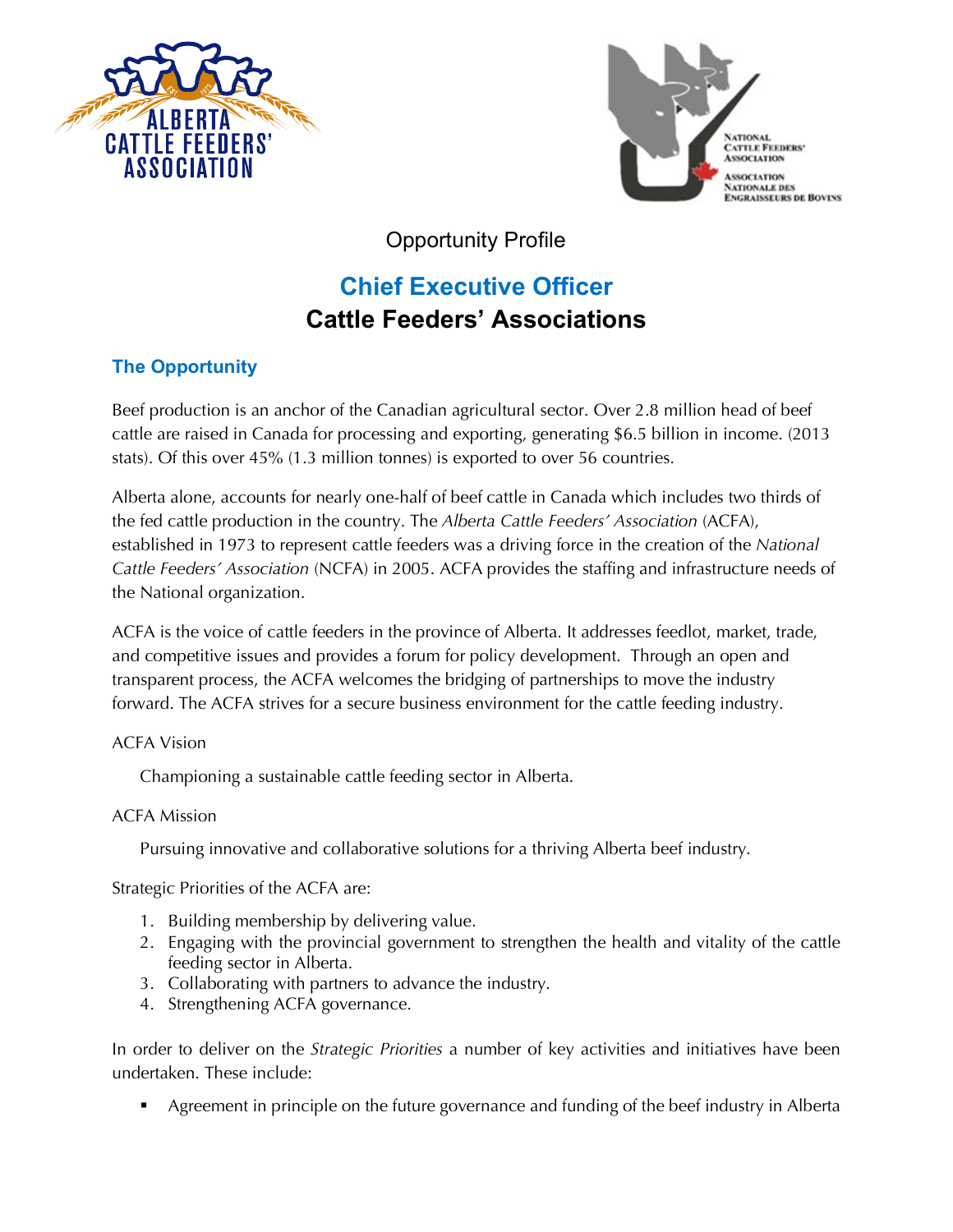- Establishment of the AgCoalition to create the Ag Safe Alberta Society
- § Working with other beef industry organizations and stakeholders to commission an assessment of the industry's competitiveness

ACFA employs four full time employees and contract personnel as needed. The Association's staff divides their time and efforts between the Alberta Association and the National Association. In Ottawa, NCFA has a part-time contractor with expertise in government relations, policy development, and trade to support the core team on issues of national interest.

The National Cattle Feeders' Association, established in 2007, is national in scope with a membership comprised of five provincial beef organizations representing the major cattle feeding regions in Canada, each of which funds NCFA based on provincial fed cattle production.

## NCFA Vision

The National Cattle Feeders' Association is a business-oriented organization dedicated to the advancement of the national fed cattle value chain focused on three pillars: Growth and Sustainability, Competitiveness, Industry leadership.

The NCFA operates in alignment with government and industry to develop workable solutions for the feedlot sector. By orchestrating many voices into a similar message there is greater impact for cattle feeders.

Key issues the ACFA and NCFA organizations are working on include:

- Revamping an Alberta industry funding model around a non-refundable check-off that will require a plebiscite in Fall 2018
- **•** Trade and labour advocacy are significant issues requiring attention
- Beef Supply Chain Management
- Collaboration with industry-related organizations and government agencies and departments
- Federal and provincial elections in the year ahead could have an impact, requiring new relationship building

## **Position of President and CEO**

The President and Chief Executive Officer, serving in a dual role for both organizations, is accountable to the Boards of Directors to provide the strategic leadership direction, which ensures the ACFA/NCFA vision, mandate, and goals are achieved. The President and Chief Executive Officer will:

- Be accountable for the ACFA/NCFA business plan
- § Build and communicate a compelling shared vision that includes identifying and advocating for research priorities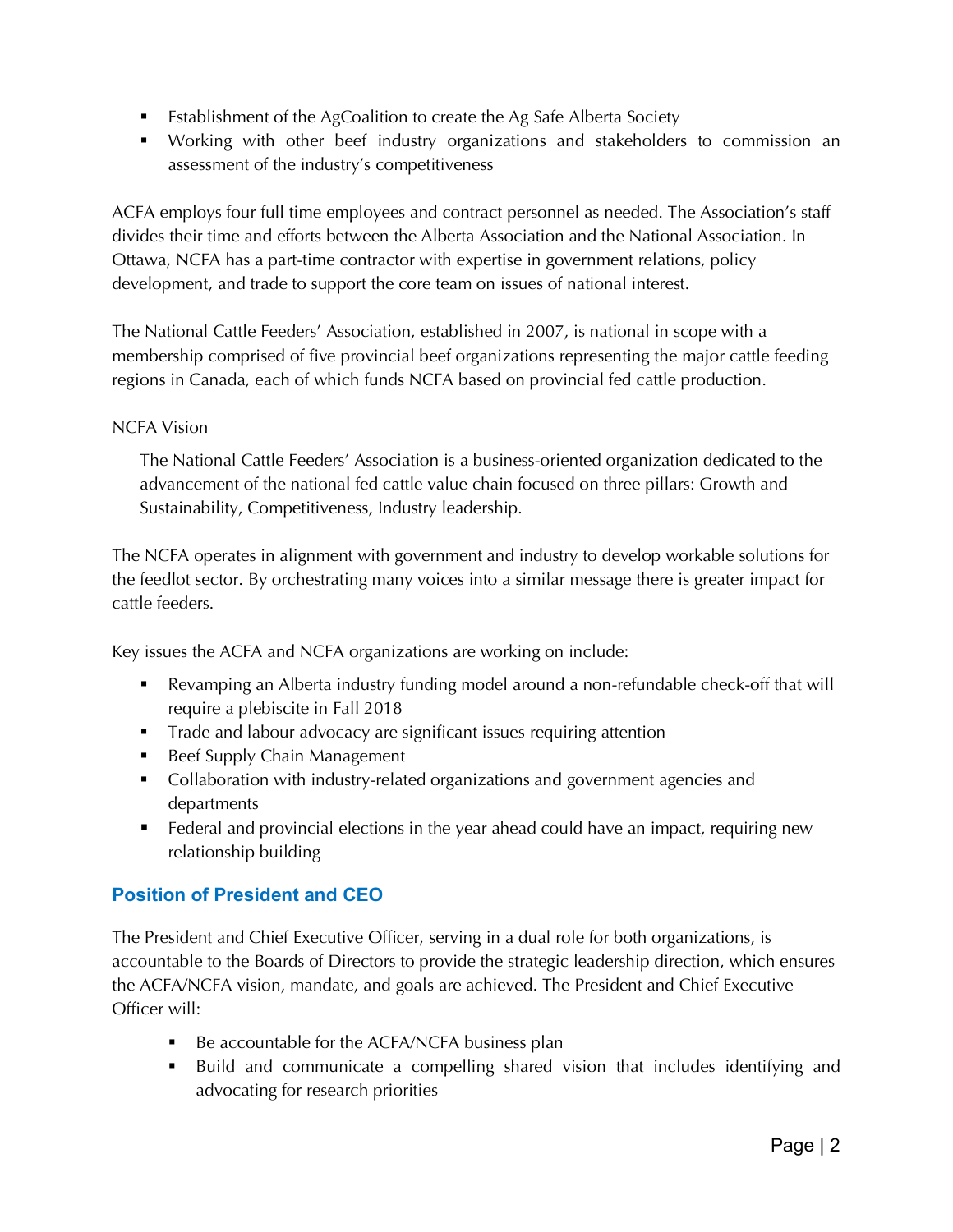- § Work with partners to access and develop markets that maximize value for members
- Enhance competitiveness by reducing regulatory burdens
- Continue to grow and add value to ACFA's membership

Reporting to the CEO are:

- Vice President Policy and Research
- Events Manager / Member Services
- ALPS Coordinator / Office Manager
- Financial Manager
- Communications Manager
- Additional contracted specialists

Key Accountabilities Areas for the CEO role are:

- Strategic Planning
- Communications
- Leadership and Management
- Membership
- Media Relations
- Governance
- Annual Operating Plan and Budget

## **Candidate Requirements**

The ideal candidate will likely have had prior senior organization leadership experience in business, marketing/communications, agricultural science or economics, and/or government relations.

Ideal experience includes:

- Advocacy work at the Federal and/or Provincial level
- Interacting at the Board level
- Leading a small purpose-driven organization

Demonstrated abilities and knowledge areas should include:

- Ability to work with a volunteer board
- Understanding of agriculture
- Understanding of the political issues and environment affecting the industry and organization (political savvy)
- Ability to establish connections with politicians and department officials and agency personnel and having the wisdom to know when to connect at which level
- Able to develop and communicate a compelling and inspired vision and sense of purpose and direction for the future, champion the organizations' vision and purpose, and drive the agreed-upon strategic agenda